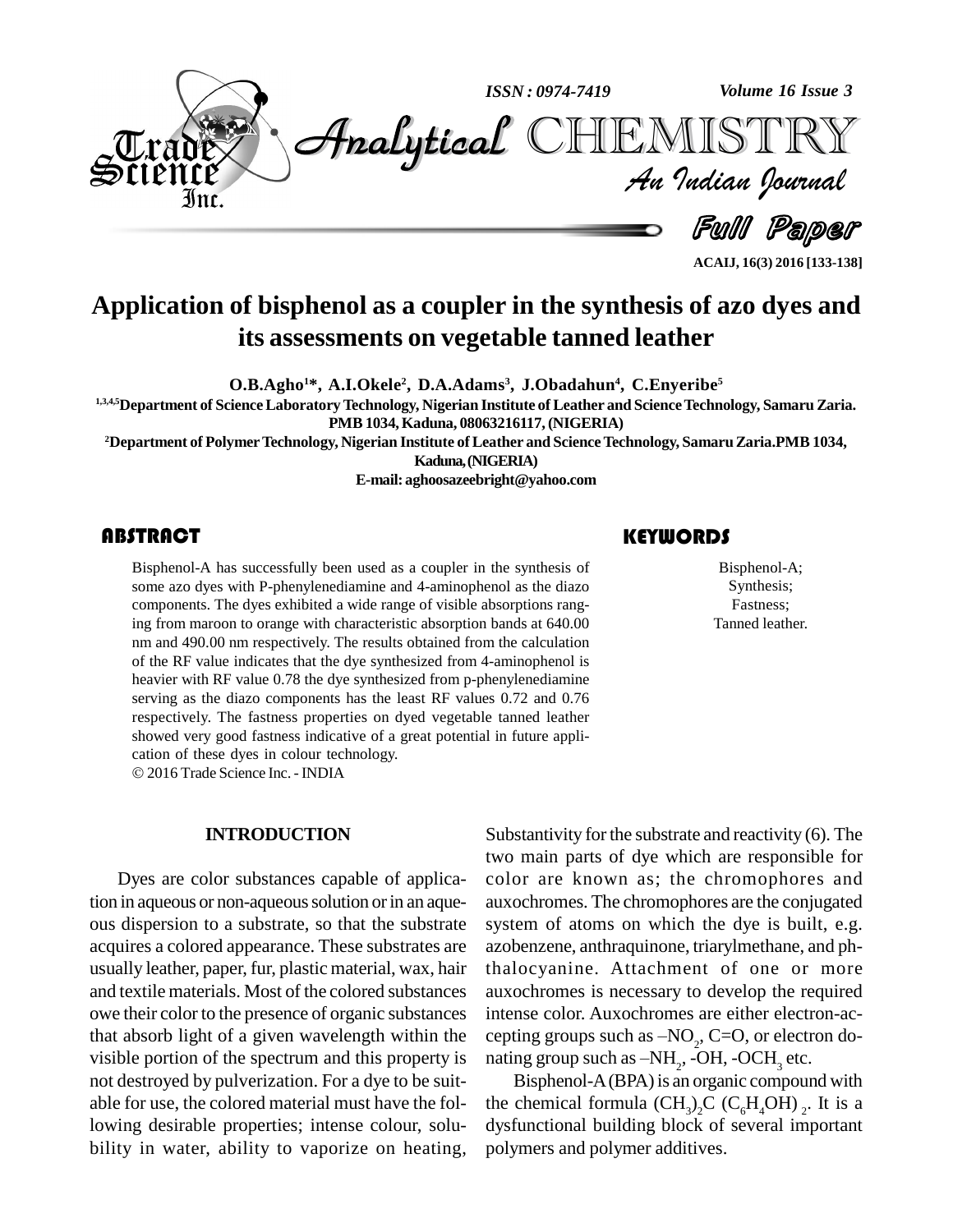# Full Paper

The chemistry of bisphenol is determined by the phenolic OH groups, the aromatic nuclei, and the bridge segment. Hence, they primarily undergo the same reactions as similarly substituted monophenols, i.e. esterification and etherification at the OH group, and substitution and hydrogenation of the aromatic nucleus. Because of their bifunctionality, they are useful in the synthesis of highmolecular weight linier polyesters (2, 5).This work is to explore the possi bility of using bisphenol-A as a coupler in the synthesis of azo dyes with different aromatic amines such as P-phenylenediamine and 4-aminophenol, the use of these dyes in the coloration of leather material and the determination of the fastness properties of the dyed leather to parameters such as alkaline, acid, rubbing, light and wash fastness.

#### **EXPERIMENTALMETHODS**

#### **Reagents/materials**

Bisphenol-A, acetone, sodium nitrite, sodium hydroxide, p-phenylenediamine, 4-aminophenol, p anisidine, 3-nitroaniline, hydrochloric acid, ethanol, acetic acid, antibumping granules, glycerol, distilled water, ice block, sodium hydroxide, formic acid,vegetable tanned leather,9100 Electrothermal Melting Point Apparatus, Jenway 6305 Spectrophotometer and Uv-visible spectrophotometer,

#### **Synthesis of the dyes**

#### **Synthesis of p-disazo-bis(bisphenol)**

vigorously for one hour and left overnight. It was  $\frac{d}{dx}$ *Indian*<br> *Indian*<br> *I Ion-P-Pher<br>
<i>IISTRY*<br> *IISTRY* Exactly 2.00 g of P-phenylenediamine was weighed and dissolved in 30.00 ml of 2.00 M solution of HCl, the temperature of the mixture was cooled to 0-5<sup>o</sup>C in ice bath. 50.00 ml of 1.00 M of  $\frac{1 \text{ ne her}}{1 \text{ sec}}$ cold solution of sodium nitrite was added drop-wise with continuous stirring for 15 minutes to form the diazonium salt. The diazonium salt solution of p phenylenediamine was added drop-wise to exactly 1.98 g of bisphenol dissolved in 25.00 ml of 2.00 M sodium hydroxide solution. The mixture was stirred then filtered and dried. Recrystallization of the dye was carried out from hot-boiling water.

### **Synthesis of bisphenol-azo-p-phenolate**

CHEMISTRY COMPANY

Exactly 2.00 g of 4-aminophenol was weighed and dissolved in 30.00 ml of 2.00 M solution of HCl, the temperature of the mixture was cooled to  $0\n-5$ <sup>o</sup>C in ice bath. 50.00 ml of 1.00 M of cold solution of sodium nitrite was added drop-wise with continuous stirring for 15 minutes to form the diazonium salt. The diazonium salt solution of 4 aminophenol was added drop-wise to exactly 1.98 g of bisphenol dissolved in 25.00 ml of 2.00 M so dium hydroxide solution. The mixture was stirred vigorously for one hour and left overnight. It was then filtered and dried. Recrystallization of the dye was carried out from hot-boiling water.

#### **Determination of the melting point of the dyes**

The melting point of each dye was determined with the use of 9100 Electrothermal Melting Point Apparatus.

# **Separation of the synthesized dyes using thin layer chromatograph**y

The synthesized dyes were separated by spotting the dyes on a chromatographic plates and there after, the spotted plates was placed inside a chro matographic tank containing equal volume of etha nol and acetone mixed together. As the plate was soaked in the mixed solvents to a point near the ap plied dyes, the solvent was observed to move up against gravity carrying alongside the different color components of the dyes. The colorseparations were observed at different spots, the distance moved by the solvent and that of the spotted dyes was mea sured and the RF value(s) was calculated.

#### **Ultra violet-visible spectroscopy of the dyes**

The Jenway 6305 Spectrophotometer was used, the cell to be used for the Uv-Visible Spectroscopy was washed thoroughly with distilled water. Distilled water was used to calibrate the instrument at the wavelength of 400.00 nm. Thereafter, 0.001 g of each dye was diluted with 10.00 ml of distilled water and 5.00 ml of the diluted dyes was measured and placed in the cell. The absorbance of the dyes was determined within the visible region (i.e.<br>400.00-750.00 nm) and the wavelength of maximum<br>absorption ( $\lambda$ mas) of each dye was extrapolated from 400.00-750.00 nm) and the wavelength of maximum the graph.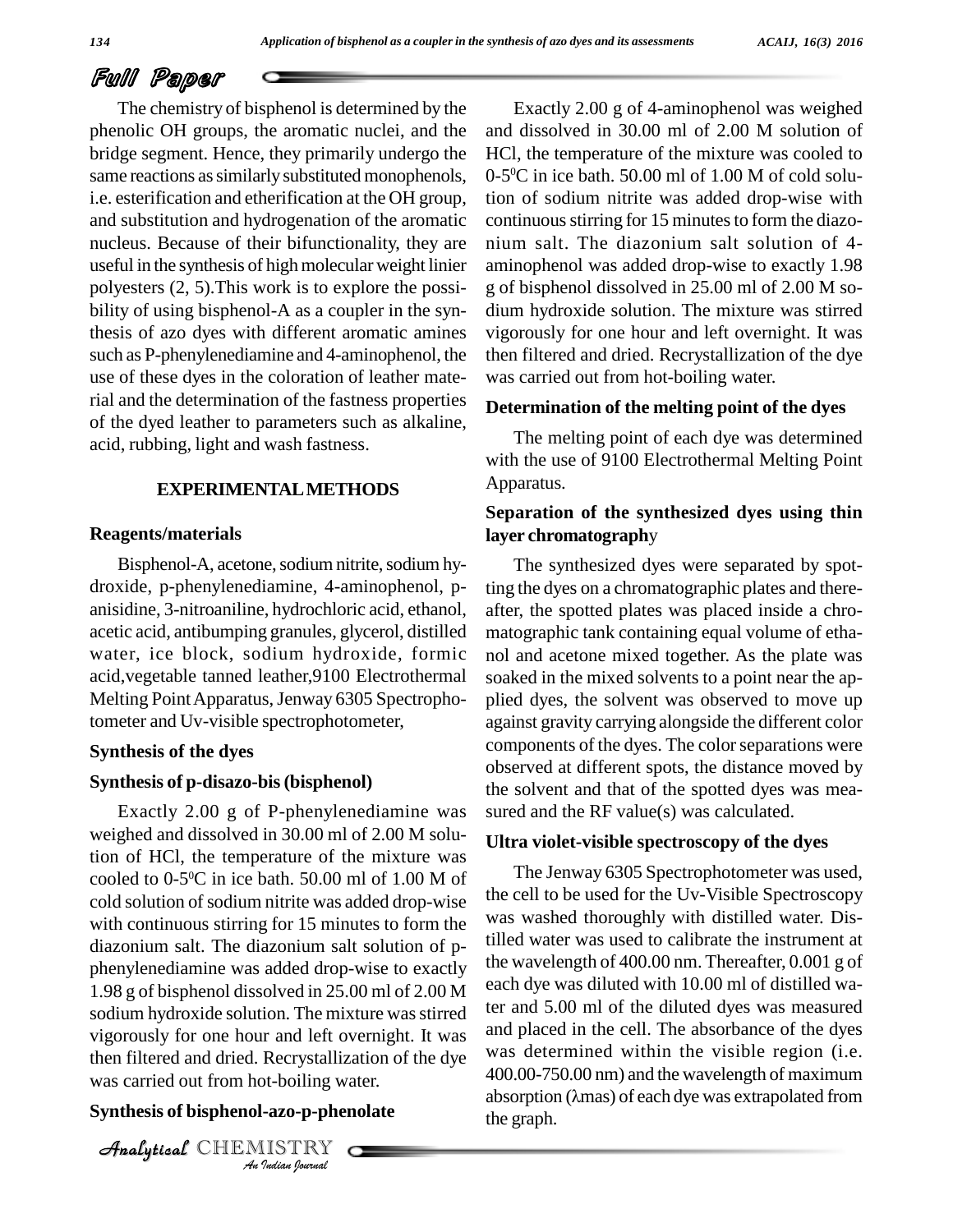# **Dyeing of vegetable tanned leather**

The vegetable tanned leather was cut at  $5.00 \times 4.00$  cm and labeled A, B, C and D. The samples were each weighed and placed in separate conical flask containing 2.00 % of each synthesized dyes in water. The leather samples were agitated for about an hour at a temperature of 40<sup>o</sup>C after which placed the dye penetration was checked and ascertained. The dye was fixed using 4.00 % formic acid in each flask respectively. The fixing was carried out for 30 minutes after which the dyed leather were rinsed with distilled water, horsed up to drain, dried, staked and toggled (6, 7).

#### **Assessment of dyed substrate**

### **Light fastness (fastness to sunlight)**

This method is intended for the determination of the resistance of the colour of leather to the action of ordinary day light. This test was carried out in accordance with the Society of Leather Technolo gist and Chemists (Official Method of Analysis, 1996).

A piece of the dyed leather 5.00 x 2.00 cm was half covered with cardboard paper such that half of the length was covered. This was exposed to day light for ten days for 8 hours daily at an average temperature of 32°C. The change in colour was compared to the uncovered and exposed leather respective, using the standard grey scale.

### **Alkaline fastness**

This was carried out in order to determine the resistance of leather to action of alkaline

3.00 x 3.00 cm of the dyed leather was dipped in sodium bicarbonate solution for 60 minutes and dried at room temperature without rinsing, the change in colour was determined using the standard grey scale.

# **Acid fastness**

This was carried out in order to determine the resistance of leather to action of acid

3.00 x 3.00 cm of the dyed leather was dipped in a solution of acetic acid for 60 minutes and dried at room temperature without rinsing, the change in colour was determined using the standard grey scale.

# **Wash fastness**

This was carried out to assess the leather resistance to prolonged action of water

3.00 x 3.00 cm of the dyed leather was dipped into a solution made by 5.00 g (0.5%) of detergent powder into 200.00 cm<sup>3</sup> of distilled water. This was placed in water bath and the temperature was allowed to rise to 40°C. This was vigorously stirred for about 30 minutes and the leather was rinsed with distilled water and dried. The change in colour was assessed by the standard grey scale.

### **Rub fastness**

This is intended for determining the behavior of the surface of leather on rubbing with felt. The leather to be tested is rubbed with pieces of standard wool felt under a given pressure with a given number of forward and backward motions.

 $3.00 \times 3.00$  cm pieces of the leather sample were cut and dipped on a rub fastness tester (machine model STM). The number of rubs on a fixed position was varied to assess the degree of fastness to rubbing. The change in colour of the felt and the leather was assessed with the standard grey scale (7).

# **RESULTSAND DISCUSSION**

# **Diazotization and coupling reactions**

of the diazotization reaction was confirmed with a *India*<br> *Ioform dia*<br> *IISTRY*<br> *IISTRY*<br> *IISTRY* The synthesis of some azo dyes using bisphenol-A as a coupler with different aromatic amines such as P-phenylenediamine and 4-aminophenol was carried out. The TABLE 1 represents the reaction scheme involving the diazotization and coupling re actions. The first column of the Table represents the diazotization reaction of the aromatic amines (P-phenylenediamine and 4-aminophenol) to form the dia zonium ion. This was carried out by reacting the aro matic amines with sodium nitrite in an acidic me dium. The temperature of the reaction was cooled and maintained to 0-5 <sup>0</sup>C in ice bath. The completion blue coloration of starch iodide paper to form dia zonium ions of the amines. This diazonium ion was immediately coupled with the coupling agent

**Analytical** CHEMISTRY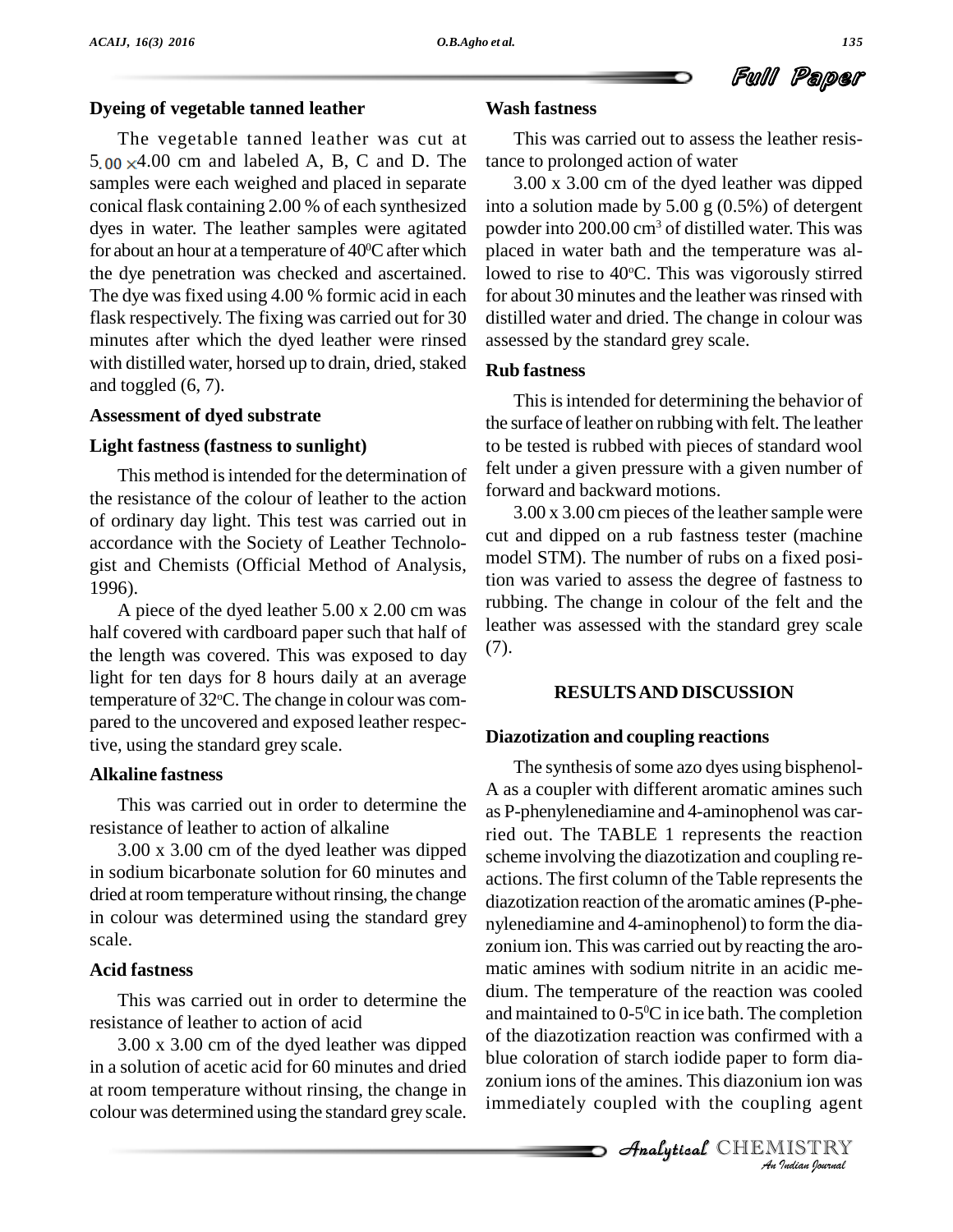

#### **TABLE 1 : Reaction scheme**



#### **TABLE 2 : Characteristic of the synthesized dyes**

| S/No | Dye structures                                             | Dye names                         | <b>Melting</b><br>points<br>$({}^0C)$ | <b>TLC</b>  | <b>RF</b><br>Value | Recrystallization<br><b>Solvent</b> | <b>Appearance</b> |
|------|------------------------------------------------------------|-----------------------------------|---------------------------------------|-------------|--------------------|-------------------------------------|-------------------|
|      | Œ<br><b>CH</b><br>⊮∕∼<br>Œ<br>$\sqrt{2}$<br>$q_{\text{H}}$ | p-disazo-<br>bis(bisphenol)       | 161                                   | Two<br>spot | 0.72,<br>0.76      | Water                               | Maroon            |
| 2    | <b>OH</b><br>Œķ<br>$N=N-$<br>QH<br>-CH<br>Œ                | Bisphenol-<br>azo-p-<br>phenolate | 156                                   | One<br>spot | 0.78               | Water                               | Orange            |

(bisphenol-a solution) as represented in the second reaction of the second column on TABLE 1 to give the dye which is represented in the third column of TABLE 1 below.

### **Characterization of the synthesized dyes**

TABLE 2 represents the general characterization of the synthesized dyes comprising of the pro posed dye structures with proposed dye names. It also comprises of the melting point, the thin layer chromatographic separations of the dyes, the recrystallization solvents and the color appearance of the dyes.<br>The close similarities in the range of the melting

point of the synthesized dyes can be accounted for by the backbone symmetry which is bisphenol (100- $200^{\circ}$ C). This shows that the dye melts as the back- and bone melts.

The recrystallization of the various dye produced dye was *I* of the vario<br> *Indian*<br> *Indian*<br> *I ISTRY*<br> *Indian bournal* was possible with hot boiling distilled water, although methanol, methylated spirit, ethanol and ace- $^{RF}$  Value  $=$ tic acid could be used. But the choice of water dur-

ing the study was based purely on solubility.

### **Thin layer chromatography**

The thin layer chromatography was carried out to analyze the dye synthesized. Some showed one spot indicating that there were no impurities in the dye, while some showed two spots due to the pres ence ofimpurities. The dye synthesized from the dia zoniumsalt ofP-phenylenediamine showed two spots for thin layer chromatography (TLC) which makes it to be impure and gives a maroon color dye. The other synthesized dye showed one spot for TLC which implies that the dye is pure with different characteristic orange colour dye from the diazonium salt of 4-aminophenol as represented in TABLE 2.

The heavier the dye, the less the distance moved and the more the adherent to the substrate or the ab sorbent. The retention factor (RF values) of each dye was calculated using the equation below:

# Distancemovedbydye

Thedyefront

The results obtained from the calculation of the

CHEMISTRY COMPANY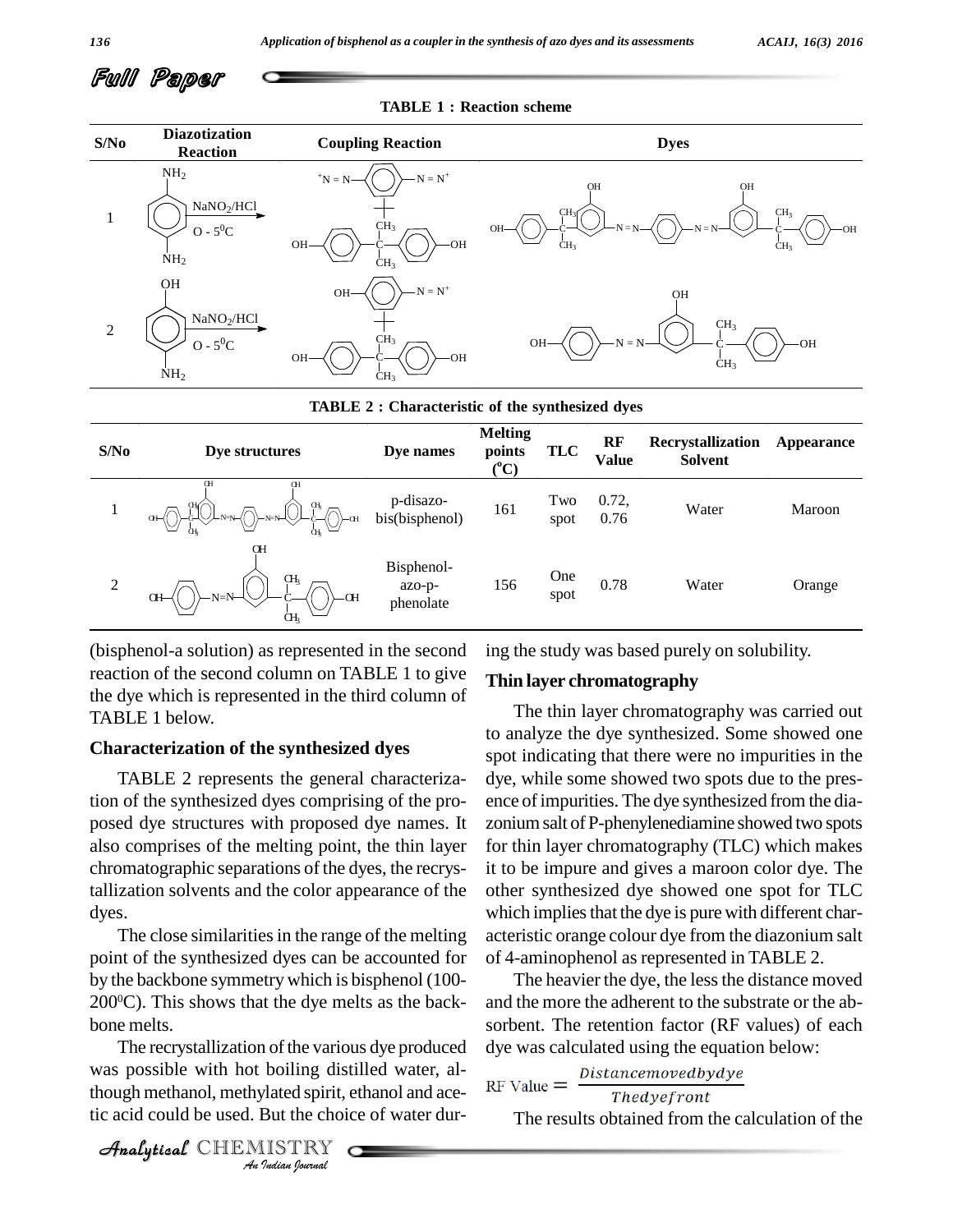| TADLE ?                   |                                                                |                          |                      |                          |                     |  |  |  |  |  |
|---------------------------|----------------------------------------------------------------|--------------------------|----------------------|--------------------------|---------------------|--|--|--|--|--|
| Dye name                  | <b>Light fastness</b>                                          | <b>Wash fastness</b>     | <b>Acid fastness</b> | <b>Alkaline fastness</b> | <b>Rub</b> fastness |  |  |  |  |  |
| p-disazo-bis(bisphenol)   | 4                                                              | 3                        | 4                    | 4                        | 4                   |  |  |  |  |  |
| Bisphenol-azo-p-phenolate | 4                                                              | 4                        | 4                    | 3                        | 4                   |  |  |  |  |  |
|                           |                                                                | p-disazo-bis (bisphenol) |                      |                          |                     |  |  |  |  |  |
| 1.2                       |                                                                |                          |                      |                          |                     |  |  |  |  |  |
|                           | $\mathbf{1}$                                                   |                          |                      |                          |                     |  |  |  |  |  |
|                           |                                                                |                          |                      |                          |                     |  |  |  |  |  |
| 0.8                       |                                                                |                          |                      |                          |                     |  |  |  |  |  |
| Absorbance<br>0.6         |                                                                |                          |                      |                          |                     |  |  |  |  |  |
|                           |                                                                |                          |                      |                          |                     |  |  |  |  |  |
| 0.4                       |                                                                |                          |                      |                          |                     |  |  |  |  |  |
| 0.2                       |                                                                |                          |                      |                          |                     |  |  |  |  |  |
|                           | $\mathbf{O}$                                                   |                          |                      |                          |                     |  |  |  |  |  |
|                           | 400<br>450<br>500                                              | 550<br>600               | 650<br>700           | 750<br>800               |                     |  |  |  |  |  |
|                           |                                                                | Wavelength (nm)          |                      |                          |                     |  |  |  |  |  |
|                           | Figure 1 : UV/Visible Spectroscopy of p-disazo-bis (bisphenol) |                          |                      |                          |                     |  |  |  |  |  |





**Figure 2** : **UV/Visible Spectroscopy** of **bisphenol-azo-p-phenolate** 

RF value as represented in TABLE 2 indicates that the dye synthesized from 4-aminophenol is heavier with RF value 0.78 while the dye from p-phenylene diamine has the least molecular weight with RF values 0.72 and 0.76 respectively.

# **Fastness properties of the synthesized dyes on vegetable tanned leather**

TABLE 3 gives the results of the fastness prop erties of dyed leather with the synthesized dyes to external parameters. This comprises of the light fast ness, wash fastness, acid fastness, rub fastness and alkaline fastness of the synthesized dyes respectively.

The fastness property ranges from good to very good for each dyed leather material, indicated by the grey scale 3 and 4 respectively. This can be attributed to photostability and affinity effect.

# **Key:**

$$
1 =
$$
Poor  $2 =$ Fair  $3 =$ Good

$$
4 =
$$
 Very good  $5 =$  Excellent

# **Ultraviolet/visible** spectroscopy of synthesized **dyes**

of the spec-<br><sup>2</sup>igure 1 and<br>**IISTRY**<br>*Indian Iournal* The ultra-violet and visible regions of the spectrum are used to determine the molecule present in the sample. From the result obtained in Figure 1 and

**Analytical** CHEMISTRY